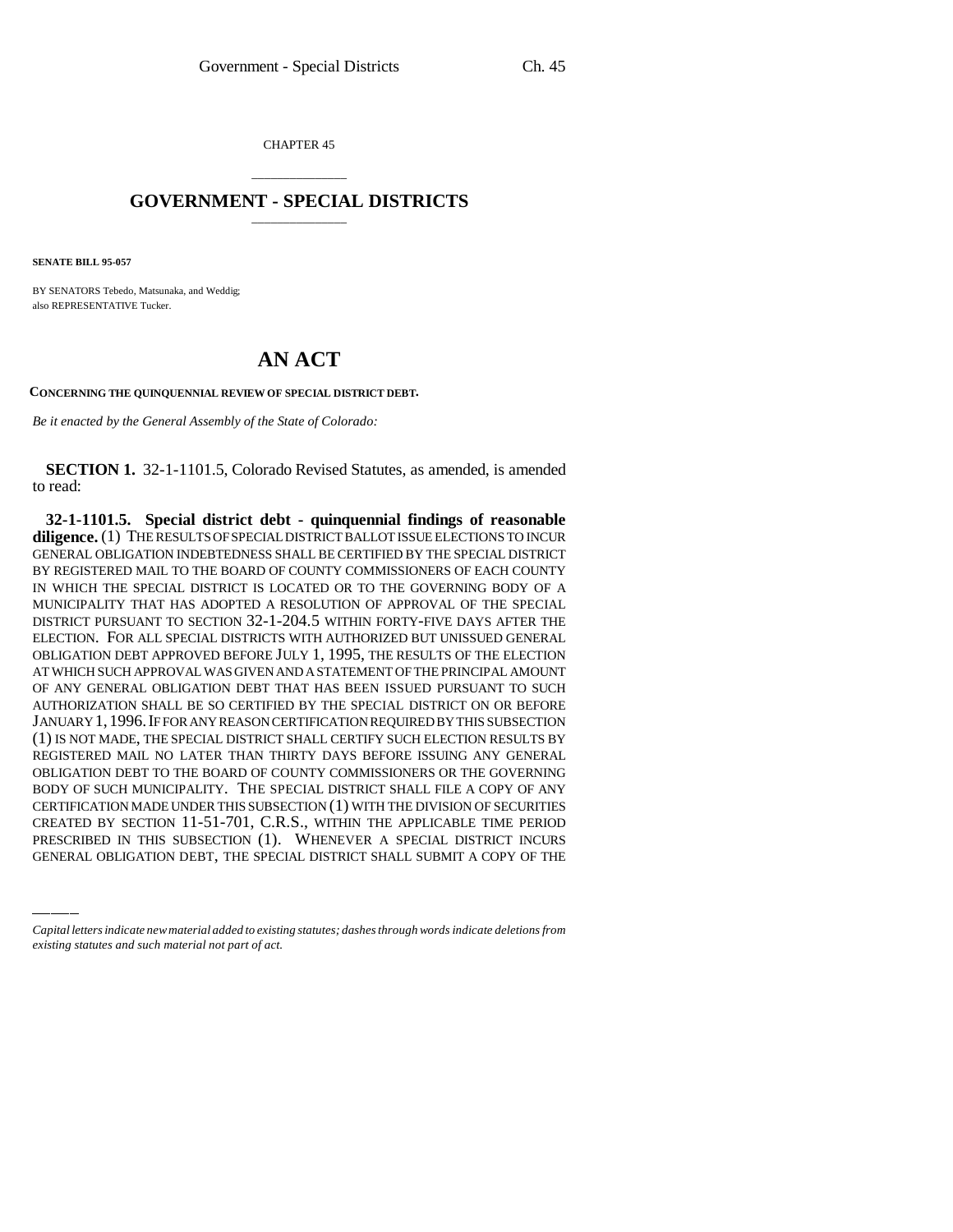#### Ch. 45 Government - Special Districts

NOTICE REQUIRED BY SECTION 32-1-1604 TO THE BOARD OF COUNTY COMMISSIONERS OF EACH COUNTY IN WHICH THE DISTRICT IS LOCATED OR THE GOVERNING BODY OF SUCH MUNICIPALITY WITHIN THIRTY DAYS AFTER INCURRING THE DEBT.

(1.5) In every fifth calendar year after the calendar year in which a special district's **proposition to issue** BALLOT ISSUE TO INCUR general obligation indebtedness was approved by its electors, the board of such special district shall file with the board of county commissioners or the governing body of the municipality which THAT has adopted a resolution of approval of the special district pursuant to section 32-1-204.5 MAY REQUIRE THE BOARD OF SUCH SPECIAL DISTRICT TO FILE an application for a quinquennial finding of reasonable diligence. IF THE BOARD OF COUNTY COMMISSIONERS OR THE GOVERNING BODY OF SUCH MUNICIPALITY REQUIRES SUCH FILING, IT SHALL NOTIFY THE SPECIAL DISTRICT IN WRITING TO FILE AN APPLICATION WITHIN SIXTY DAYS AFTER RECEIPT OF THE NOTICE. THE APPLICATION SHALL SET FORTH THE AMOUNT OF THE SPECIAL DISTRICT'S AUTHORIZED AND UNISSUED GENERAL OBLIGATION DEBT, ANY CURRENT OR ANTICIPATED PLAN TO ISSUE SUCH DEBT, A COPY OF THE DISTRICT'S LAST AUDIT OR APPLICATION FOR EXEMPTION FROM AUDIT, AND ANY OTHER INFORMATION REQUIRED BY THE BOARD OF COUNTY COMMISSIONERS OR THE GOVERNING BODY OF SUCH MUNICIPALITY RELEVANT TO MAKING THE DETERMINATIONS UNDER SUBSECTION (2) OF THIS SECTION. IF REQUIRED BY THE BOARD OF COUNTY COMMISSIONERS OR THE GOVERNING BODY OF SUCH MUNICIPALITY, subsequent applications shall be filed during the same month WITHIN SIXTY DAYS AFTER RECEIPT OF SUCH NOTICE BUT NO MORE FREQUENTLY THAN every five years thereafter AFTER THE PRIOR NOTICE until all of the general obligation debt which THAT was authorized by the election has been issued or abandoned. If a special district is wholly or partially located in a municipality which THAT has not adopted a resolution of approval of such special district pursuant to section 32-1-204.5, the board OF THE SPECIAL DISTRICT shall file a copy of any such application with the governing body of such municipality, and such municipality may submit comments thereon prior to the determination made under subsection (2) of this section.

(2) (a) In reviewing the WITHIN THIRTY DAYS AFTER SUBMITTAL OF ANY application REQUIRED UNDER SUBSECTION  $(1.5)$  OF THIS SECTION, the board of county commissioners or the governing body of the municipality which THAT has adopted a resolution of approval of the special district pursuant to section 32-1-204.5 shall determine ACCEPT SUCH APPLICATION WITHOUT FURTHER ACTION OR SHALL CONDUCT A PUBLIC HEARING WITHIN THE NEXT THIRTY DAYS, WITH NO LESS THAN TEN DAYS PRIOR NOTICE TO THE DISTRICT, TO CONSIDER whether the service plan and financial plan of the district are adequate to meet the debt financing requirements of the authorized and unissued general obligation debt based upon present conditions within the district. After its review of the application WITHIN THIRTY DAYS AFTER SUCH HEARING, the board of county commissioners or the governing body of the municipality is authorized to SHALL:

(I) Determine that the implementation of the service plan or financial plan will result in the timely and reasonable discharge of the special district's general obligation debt. If the board of county commissioners or the governing body of the municipality makes such a finding, it shall grant a continuation of the authority for the board of the special district to issue any remaining authorized general obligation debt.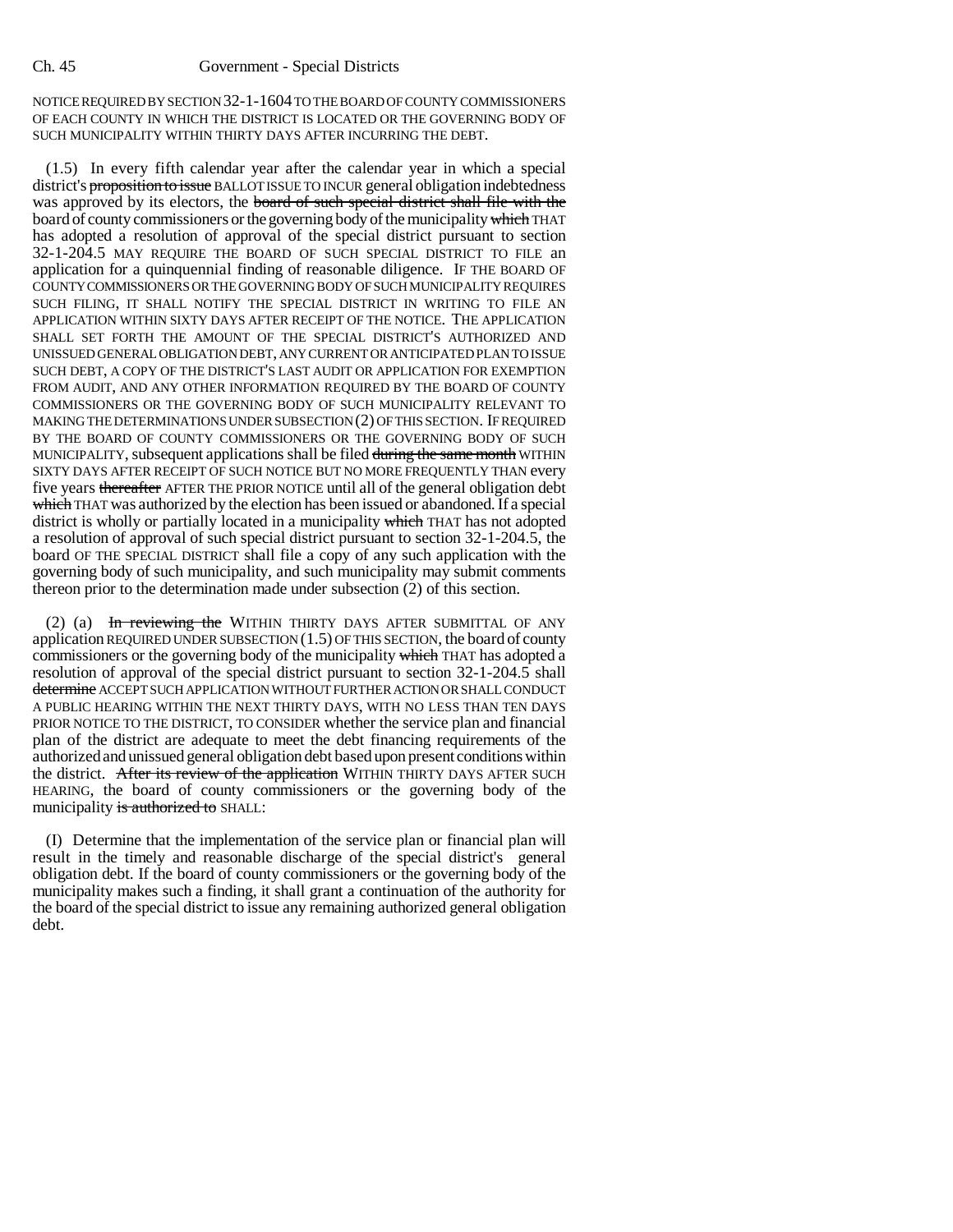#### Government - Special Districts Ch. 45

(II) Determine that the implementation of the service plan or financial plan will not result in the timely and reasonable discharge of the special district's general obligation debt and that such implementation will place property owners at risk for excessive tax burdens to support the servicing of such debt. If the board of county commissioners or the governing body of the municipality makes such a finding, it shall deny a continuation of the authority of the board of the special district to issue any remaining authorized general obligation debt.

(III) Determine that the implementation of the service plan or financial plan will not result in the timely and reasonable discharge of general obligation debt and require the board of the special district to submit amendments or modifications to such plans as a precondition to a finding of reasonable diligence; except that nothing in this subparagraph SECTION (HH) shall be construed as limiting the board's power to issue refunding bonds in accordance with statutory requirements.

(b) The board of county commissioners or the governing body of such municipality shall have all available legal remedies to enforce its determination under paragraph (a) of this subsection (2).

(3) The provisions of this section shall apply to all authorized but unissued general obligation debt for each special district organized under this title. For all unissued general obligation debt authorized by any special district created on or after January 1, 1980, such special district shall file an application for a quinquennial finding of reasonable diligence no later than September 1, 1994. Special districts created before January 1, 1980, which have authorized but unissued general obligation debt in excess of five million dollars shall file such application no later than September 1, 1996. The board of county commissioners or the governing body of the municipality which has adopted a resolution of approval of the special district pursuant to section 32-1-204.5 may require special districts created before January 1, 1980, which have authorized but unissued general obligation debt less than five million dollars to file an application; except that no such application shall be required to be filed before September 1, 1994. All such authorized but unissued debt shall be valid until the board of county commissioners or the governing body of the municipality has made the determination required by TO DENY THE CONTINUATION OF SUCH AUTHORITY PURSUANT TO subsection (2) of this section.

(4) ANY DETERMINATION MADE PURSUANT TO THIS SECTION IS SUBJECT TO JUDICIAL REVIEW BY A DISTRICT COURT. IF THE COURT FINDS THE DETERMINATION IS ARBITRARY, CAPRICIOUS, OR UNREASONABLE, THE COURT SHALL REMAND THE MATTER TO THE BOARD OF COUNTY COMMISSIONERS OR TO THE GOVERNING BODY OF THE MUNICIPALITY TO HOLD ANOTHER HEARING WITH NO LESS THAN TEN DAYS PRIOR NOTICE TO THE DISTRICT AND FOR ANY OTHER FURTHER ACTION CONSISTENT WITH THE COURT'S DIRECTION TO AVOID THE ARBITRARY, CAPRICIOUS, OR UNREASONABLE DETERMINATION.

(5) ANY ACTION TO ENFORCE THIS SECTION EXCEPT AN ACTION BROUGHT UNDER SUBSECTION (4) OF THIS SECTION SHALL BE INITIATED ONLY BY THE BOARD OF COUNTY COMMISSIONERS OR THE GOVERNING BODY OF A MUNICIPALITY THAT HAS ADOPTED A RESOLUTION OF APPROVAL OF THE SPECIAL DISTRICT PURSUANT TO SECTION 32-1-204.5 AND BEFORE ANY BONDS ARE ISSUED AS AUTHORIZED BY LAW.